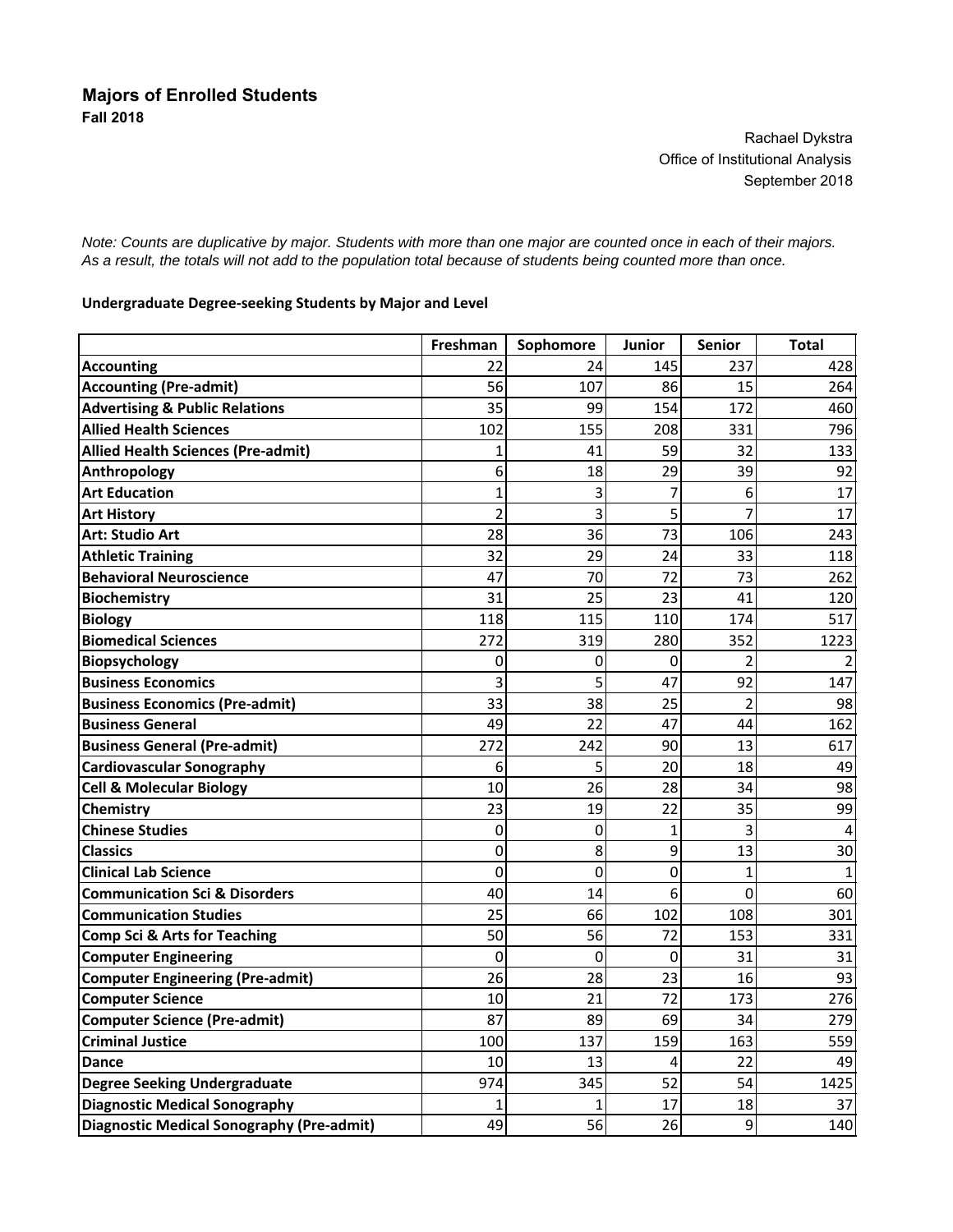|                                                  | Freshman       | Sophomore   | Junior | <b>Senior</b> | <b>Total</b> |
|--------------------------------------------------|----------------|-------------|--------|---------------|--------------|
| <b>Earth Science</b>                             |                | 5           | 1      |               | 9            |
| <b>Economics</b>                                 | 0              | 0           | 14     | 29            | 43           |
| <b>Economics (Pre-admit)</b>                     | 5              | 13          | 4      | $\mathcal{P}$ | 24           |
| <b>Education</b>                                 | 176            | 271         | 276    | 582           | 1305         |
| <b>Electrical Engineering</b>                    | 0              | 0           | 7      | 73            | 80           |
| <b>Electrical Engineering (Pre-admit)</b>        | 46             | 39          | 34     | 14            | 133          |
| Engineering                                      | 0              | 1           |        | 6             |              |
| <b>English</b>                                   | 59             | 95          | 135    | 255           | 544          |
| Entrepreneurship                                 | 2              | 5           | 11     | 24            | 42           |
| <b>Entrepreneurship (Pre-admit)</b>              | 15             | 26          | 13     | 0             | 54           |
| <b>Exercise Science</b>                          | 208            | 242         | 269    | 355           | 1074         |
| <b>Film and Video</b>                            | 65             | 80          | 77     | 86            | 308          |
| Finance                                          | 16             | 29          | 196    | 358           | 599          |
| <b>Finance (Pre-admit)</b>                       | 56             | 127         | 78     | 13            | 274          |
| French                                           | 3              | 2           | 5      | 15            | 25           |
| <b>General Management</b>                        | 3              | 5           | 60     | 133           | 201          |
| <b>General Management (Pre-admit)</b>            | 19             | 41          | 31     | 5             | 96           |
| Geography                                        | 3              | 15          | 19     | 18            | 55           |
| Geology                                          | 10             | 13          | 27     | 38            | 88           |
| Geology-Chemistry                                | 1              | 1           | 2      | 2             | 6            |
| German                                           | 2              | 2           | 4      | 9             | 17           |
| <b>Global Studies &amp; Social Impact</b>        | 5              | 12          | 5      | 7             | 29           |
| <b>Group Social Studies</b>                      | 26             | 56          | 43     | 122           | 247          |
| <b>Health Communication</b>                      | 2              | 23          | 27     | 43            | 95           |
| <b>Health Information Management</b>             | 0              | 0           | 30     | 41            | 71           |
| <b>Health Information Management (Pre-admit)</b> | $\overline{2}$ | 12          | 10     | 13            | 37           |
| <b>Health Professions</b>                        | 0              | 0           | 0      | 3             |              |
| <b>History</b>                                   | 20             | 33          | 42     | 57            | 152          |
| <b>Hospitality Tourism Management</b>            | 30             | 68          | 106    | 149           | 353          |
| <b>Human Resources</b>                           | 1              | 0           | 0      | 0             |              |
| <b>Human Resources Management</b>                | $\overline{1}$ | 3           | 52     | 89            | 145          |
| Human Resources Management (Pre-admit)           | 14             | 31          | 35     | 6             | 86           |
| <b>Information Systems</b>                       | 1              | $6 \mid$    | 20     | 82            | 109          |
| <b>Information Systems (Pre-admit)</b>           | 17             | 37          | 26     | 13            | 93           |
| <b>Information Technology</b>                    | 9              | 2           | 6      | 5             | 22           |
| <b>Integrated Science</b>                        | 8              | 25          | 23     | 48            | 104          |
| Interdisciplinary Engineering                    | 0              | 0           | 0      | 6             |              |
| Interdisciplinary Engineering (Pre-admit)        | 29             | 23          | 10     | 3             | 65           |
| <b>International Business</b>                    | 6              | 6           | 18     | 55            | 85           |
| International Business (Pre-admit)               | 22             | 27          | 16     | 0             | 65           |
| <b>International Relations</b>                   | 10             | 19          | 46     | 31            | 106          |
| <b>Legal Studies</b>                             | 18             | 26          | 31     | 34            | 109          |
| <b>Liberal Studies</b>                           | 4              | 14          | 53     | 142           | 213          |
| <b>Management</b>                                | 2              | 1           | 33     | 92            | 128          |
| <b>Management (Pre-admit)</b>                    | 7              | 20          | 13     | 5             | 45           |
| <b>Marketing</b>                                 | 12             | 20          | 189    | 405           | 626          |
| <b>Marketing (Pre-admit)</b>                     | 91             | 184         | 108    | 9             | 392          |
| <b>Mathematics</b>                               | 41             | 66          | 72     | 137           | 316          |
| <b>Mechanical Engineering</b>                    | $\pmb{0}$      | $\mathbf 0$ | 11     | 118           | 129          |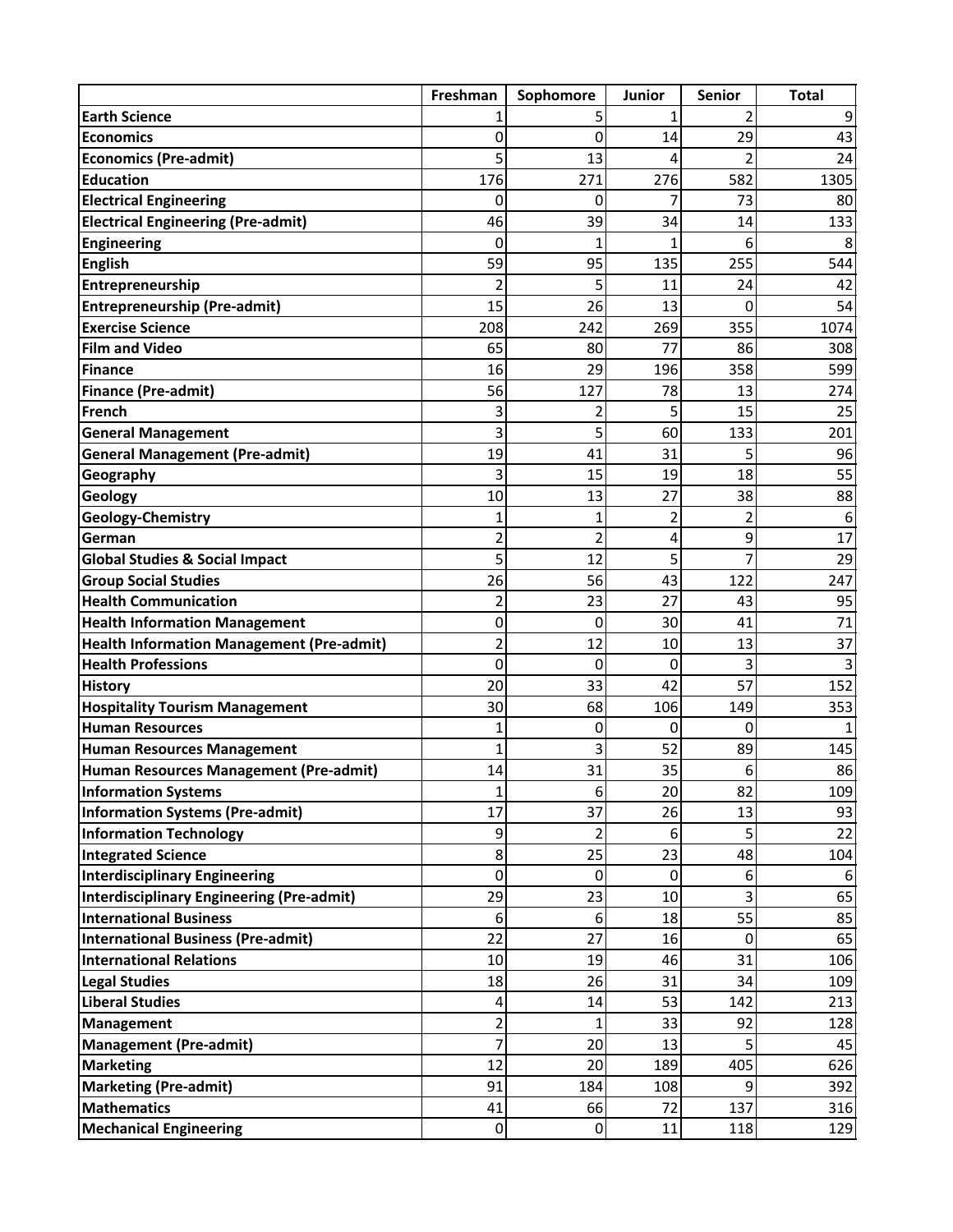|                                                       | Freshman     | Sophomore | Junior         | <b>Senior</b>  | <b>Total</b>   |
|-------------------------------------------------------|--------------|-----------|----------------|----------------|----------------|
| <b>Mechanical Engineering (Pre-admit)</b>             | 155          | 169       | 87             | 33             | 444            |
| <b>Medical Laboratory Science</b>                     | 0            | 0         | 13             | 31             | 44             |
| <b>Medical Laboratory Science (Pre-admit)</b>         | 14           | 21        | 16             | 8              | 59             |
| <b>Multimedia Journalism</b>                          | 20           | 36        | 40             | 39             | 135            |
| <b>Music</b>                                          | 47           | 31        | 39             | 74             | 191            |
| <b>Natural Resources Mgmt</b>                         | 26           | 35        | 62             | 81             | 204            |
| <b>Non Degree Undergraduate</b>                       | 89           | 1         | 1              | 0              | 91             |
| <b>Nursing</b>                                        | 17           | 22        | 117            | 318            | 474            |
| <b>Nursing (Pre-admit)</b>                            | 382          | 375       | 149            | 86             | 992            |
| <b>Occupational Safety/Health Mgt</b>                 | 0            |           | 9              | 29             | 39             |
| <b>Occupational Safety/Health Mgt (Pre-admit)</b>     | 4            | 12        | 6              | 7              | 29             |
| <b>Operations Management</b>                          | 1            | 0         |                | 12             | 20             |
| <b>Operations Management (Pre-admit)</b>              | 0            | 5         | 3              | 2              | 10             |
| Philosophy                                            | 3            | 7         | 18             | 19             | 47             |
| Photography                                           | 6            | 11        | 12             | 16             | 45             |
| <b>Physical Education</b>                             | 4            | 29        | 30             | 54             | 117            |
| <b>Physics</b>                                        | 7            | 6         | 9              | 11             | 33             |
| <b>Political Science</b>                              | 30           | 60        | 67             | 72             | 229            |
| <b>Pre-Business</b>                                   | 0            | 0         | 0              | 1              |                |
| <b>Pre-Med Img/Radiation Sci</b>                      | 0            | 0         | 0              | $\overline{1}$ |                |
| <b>Pre-professional Preparation</b>                   | 382          | 278       | 228            | 149            | 1037           |
| <b>Product Dsgn &amp; Mfg Engineering</b>             | 0            | 0         | 2              | 65             | 67             |
| <b>Product Dsgn &amp; Mfg Engineering (Pre-admit)</b> | 32           | 27        | 28             | 8              | 95             |
| <b>Psychology</b>                                     | 182          | 212       | 233            | 331            | 958            |
| <b>Public and Nonprofit Admin</b>                     | 11           | 25        | 54             | 93             | 183            |
| <b>Radiation Therapy</b>                              | 0            | 0         | 11             | 25             | 36             |
| <b>Radiation Therapy (Pre-admit)</b>                  | 21           | 23        | 21             | 6              | 71             |
| Radiologic & Imaging Sciences (Pre-admit)             | 0            | 1         | 0              | 1              | $\overline{2}$ |
| <b>Religious Studies</b>                              | 0            | 4         | 5              | 3              | 12             |
| <b>Social Work</b>                                    | 34           | 97        | 124            | 138            | 393            |
| Sociology                                             | 4            | 15        | 23             | 35             | 77             |
| <b>Spanish</b>                                        | 14           | 24        | 23             | 50             | 111            |
| <b>Special Education</b>                              | 36           | 42        | 63             | 124            | 265            |
| <b>Sport Management</b>                               | 14           | 10        | 21             | 15             | 60             |
| <b>Statistics</b>                                     | 17           | 21        | 36             | 59             | 133            |
| <b>Supply Chain Management</b>                        | $\mathbf{1}$ | 6         | 58             | 135            | 200            |
| <b>Supply Chain Management (Pre-admit)</b>            | 15           | 48        | 39             | 7              | 109            |
| <b>Theatre</b>                                        | 10           | 7         | 5 <sup>1</sup> | 13             | 35             |
| <b>Therapeutic Recreation</b>                         | 0            | 1         | 30             | 64             | 95             |
| <b>Therapeutic Recreation (Pre-admit)</b>             | 10           | 35        | 12             | 5              | 62             |
| <b>Women and Gender Studies</b>                       | $\pmb{0}$    | 1         | $\overline{2}$ | 5              | 8              |
| Women, Gender & Sexuality Stdy                        | $\mathbf{1}$ | 9         | 13             | 14             | 37             |
| <b>Writing</b>                                        | 19           | 50        | 39             | 59             | 167            |